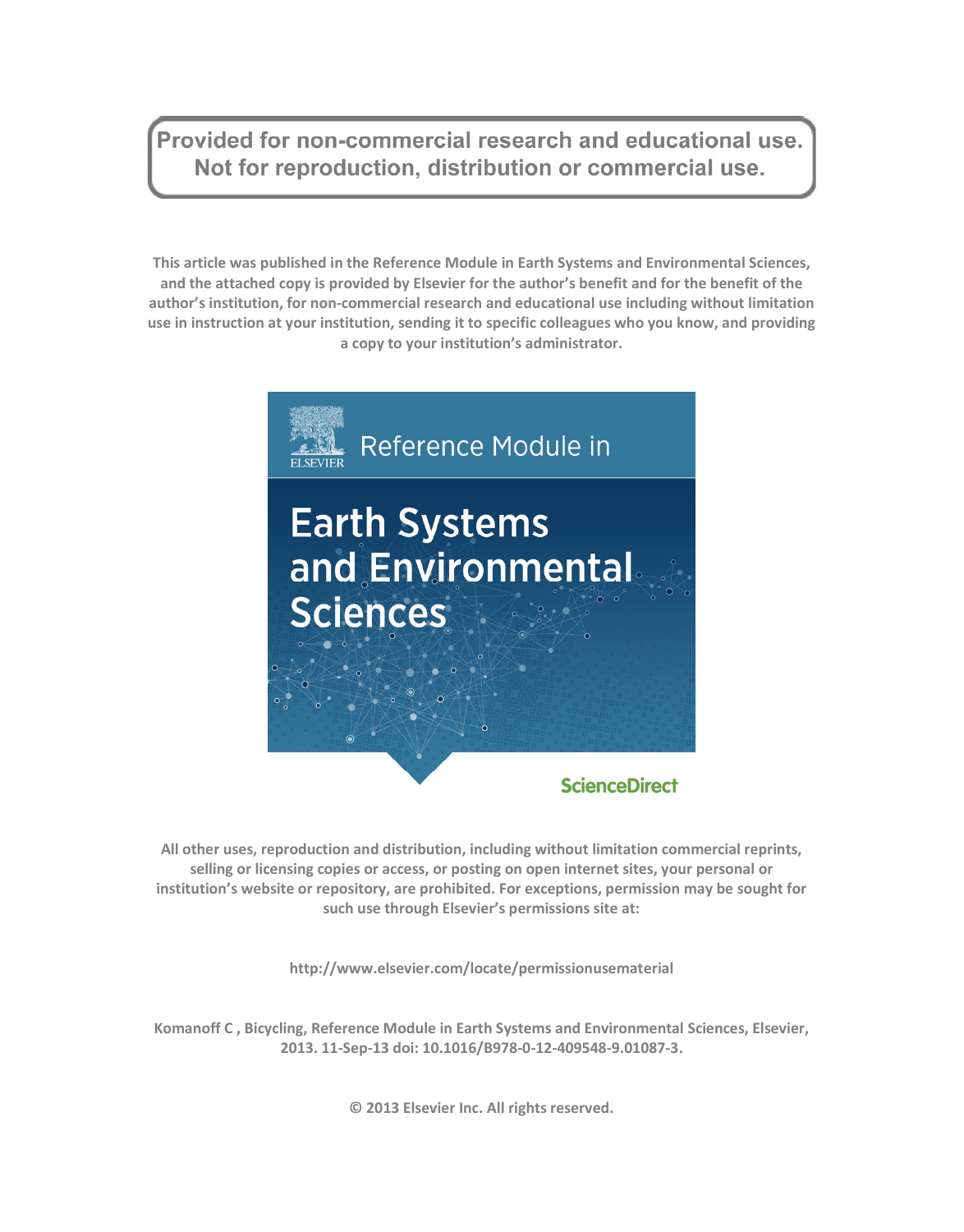# **Bicycling**☆

C Komanoff, Komanoff Energy Associates, New York, USA

 $©$  2013 Elsevier Inc. All rights reserved.

| <b>Definition Statement</b><br><b>Introduction</b><br><b>Bicycle Development</b> |   |  |
|----------------------------------------------------------------------------------|---|--|
| The Bicycle in the Auto Age                                                      |   |  |
| The Bicycle and Human Power                                                      |   |  |
| <b>Bicycle Variety</b>                                                           |   |  |
| <b>Bicycles Around the World</b>                                                 |   |  |
| China                                                                            |   |  |
| <b>United States</b>                                                             | 5 |  |
| Northern Europe                                                                  | 6 |  |
| <b>Bicyclist Safety and Danger</b>                                               | 6 |  |
| <b>Worldwide Differences</b>                                                     |   |  |
| <b>Cycle Helmets</b>                                                             |   |  |
| Safety in Numbers                                                                |   |  |
| <b>Bicycle Policies</b>                                                          |   |  |
| <b>Bicycle Prospects</b>                                                         | 8 |  |

# **Glossary**

Automobile Any self-guided, motorized, passenger vehicle used for land transport, usually with four wheels and an internal combustion engine.

Bicycle Any pedal-driven two-wheeled conveyance propelled by human power.

Bike lane A linear portion of a roadway demarcated for the predominant or exclusive use of bicycles.

Bike path A linear path or pathway physically separated from conventional motorized roadways for the predominant or exclusive use of bicycles.

Efficiency For transport vehicles, ratio of distance traversed to energy consumed.

Gear For bicycles, relationship between pedaling and movement, often expressed as distance traveled in one revolution of the pedals (metric gear ratio).

Sprawl Land-use patterns characterized by low population density, high automobile density, extensive road network, and little or no opportunity to travel via transit, cycling or walking.

Traffic-calming Any roadway design feature or environmental intervention intended to reduce speeds and volumes of vehicular traffic.

# Definition Statement

A bicycle is any pedal-driven two-wheeled conveyance propelled by human power. Bicycles revolutionized transport in the 1800s, becoming the first mass-produced personal-transportation device, only to be pushed aside by automobiles in the twentieth century. Nevertheless, the bicycle remains the world's most numerous transport vehicle, outnumbering cars 1.5-to-1. Bicycles are still the most widely used vehicle in China and are a staple of urban transit throughout Northern Europe. They are three orders of magnitude less energy-consuming than automobiles, per distance traversed, and the most energy-efficient machine of any kind in widespread use. Moreover, bicycles conserve not just on a per-trip basis but at the social level, by encouraging proximity over distance and adding to the efficiency advantage of dense urban settlements over sprawling, suburbanized land-use patterns. In addition, cycling provides the opportunity to obtain healthful physical activity in the course of daily life, while enhancing personal autonomy vital to mental health. Accordingly, expanding the bicycle's role in urban transport is increasingly viewed as a global priority for social cohesion, urban viability, oil conservation and preservation of the climate.

☆Change History: June 2013. C Komanoff updated all sections and the references.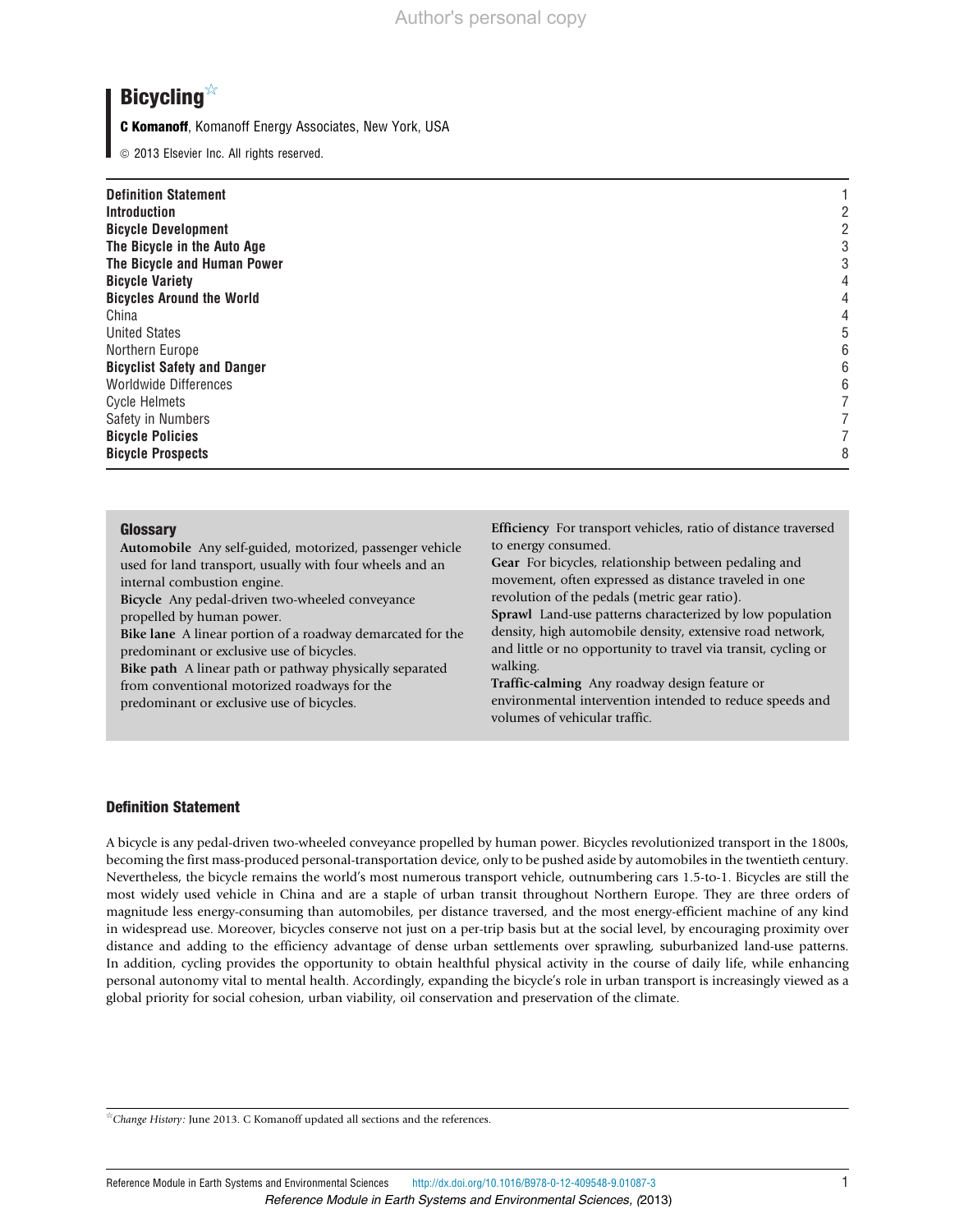# Introduction

The most beautiful things in the world are those from which all excess weight has been eliminated.

– Henry Ford, 1893

The bicycle – any pedal-driven two-wheeled conveyance propelled by human power – is the world's most numerous transport vehicle and the most energy-efficient machine in widespread use. The bicycle was also the first mass-produced personaltransportation device and created the preconditions for the development of the automobile more than a century ago. How ironic, then, that the automobile, wherever it has been widely adopted, has largely driven the bicycle from the roads, causing global petroleum usage to skyrocket, along with a multitude of other social ills.

Consider that to travel one kilometer on flat terrain, a cyclist operating a sturdy "roadster" bicycle at 10 miles per hour expends a mere 60 000 joules (14.5 kilocalories). To cover the same distance with a typical U.S. passenger car rated at 20 miles per gallon requires 115 million joules, or nearly 2000 times more energy.

To be sure, the car/bicycle energy ratio varies with the number of people carried (cars' "load factors" average more than one, but so do bicycles' in developing countries); with vehicle weight and efficiency (small cars use a third to a half less fuel than so-called light trucks, and some "hybrid" gasoline-electric vehicles use still less; and similarly for lightweight multi-gear bicycles vs. roadster bikes); and with energy losses in processing gasoline and obtaining food. Still, under most combinations of assumptions, bicycles can cover a given distance using a thousandth of the fuel of automobiles.

Moreover, as social theorist Ivan Illich observed, the distance one travels is a product of the dominant mode of transport. Bicycles go hand-in-hand with short distances and urban density, whereas cars' voracious need for space both demands and feeds suburban sprawl. In short, bicycles serve proximity while cars create distance.

Partly as a result of this vicious circle, cars have come to account for around 30% of world petroleum consumption and to produce an estimated 12% of emissions of carbon dioxide, the most prominent greenhouse gas. Expanding the role of bicycles visa`-vis automobiles is thus an obvious prescription for a world riven by conflict over petroleum and facing social upheaval from climate change.

Over the course of the last century, cycling appeared to be losing ground, or at best running in place, in many nations' transport mixes. Today, bikes outnumber cars worldwide but are used for fewer "trips" overall and probably cover not much more than onetenth as many person-miles as autos. Yet concerted efforts by thousands of cycle advocates in scores of countries over the past several decades are now bearing fruit, and this quintessentially human-scale and efficient machine appears poised to flourish again.

# Bicycle Development

The essential elements of the bicycle are, as the name suggests, two wheels in line connected by a chain-drive mechanism, with a rider simultaneously balancing and pedaling. Some bicycle historians attribute the first sketch of such a device to Leonardo da Vinci or, as argued by author David Perry, to an assistant in Leonardo's studio. A drawing with two large, eight-spoked wheels, two pedals, chain drive, saddle supports, frame, and tiller bar appears in the Codex Atlanticus, a volume of Leonardo's drawings and notations dating from around 1493 and assembled in the sixteenth century. (The drawing was only discovered in 1966, during a restoration, however, leaving its authenticity open to question.)

Over the next several centuries, European inventors produced a number of self-propelled, hand- or foot-powered conveyances, all employing four wheels for stability. A practical two-wheeled device was first produced by the German Karl von Drais in 1816, and patented two years later. His 40-kg Laufmaschine ("running machine") was propelled not by mechanical drive but by pushing the feet against the ground, like a hobby horse, yet was capable of 8–9 mph speeds on dry, firm roads. Similar machines with footoperated drive mechanisms, using treadle-cranks, appeared in Scotland in the late 1830 s. True bicycles – two-wheel vehicles with pedal-cranks located on the hub of the drive wheel – finally emerged in 1863 in France and spread quickly throughout Europe and to the United States.

Because these "pedal velocipedes" lacked gearing, each turn of the pedals advanced them only as far as the circumference of the front wheel. To achieve high speeds, designers resorted to enormous front-drive wheels, reaching diameters of 4 feet for ordinary use and up to 6 feet for racing models. Although ungainly and difficult to operate, these "high-wheelers" proliferated and led to important innovations: tangent-spoked wheels to resist torque; tubular diamond-shaped frames to absorb stress; hand-operated "spoon" brakes that slowed the wheels by pushing against them; and hubs and axles with adjustable ball bearings.

The final steps in the evolution of the modern bicycle came in the 1880 s: gearing to allow use of smaller, more manageable wheels; and chain-and-sprocket drives that transferred the drive mechanism to the rear wheel. These advances led to the so-called safety bicycle, the now-familiar modern design in which the cyclist sits upright and pedals between two same-sized wheels – the front for steering and the rear for traction.

As noted by Perry, this modern machine revolutionized cycling and is widely considered the optimum design. Innovations making bicycles safer, easier to use and more comfortable followed in quick succession – pneumatic tires, "freewheels" allowing coasting, multi-speed gearing, and lever-actuated caliper brakes operating on rims rather than tires. The safety bike transformed cycling from a sport for athletic young men to a transport vehicle for men, women and children alike. By 1893 safety bicycles had supplanted velocipedes, and by 1896 Americans owned more than four million bicycles – one per 17 inhabitants.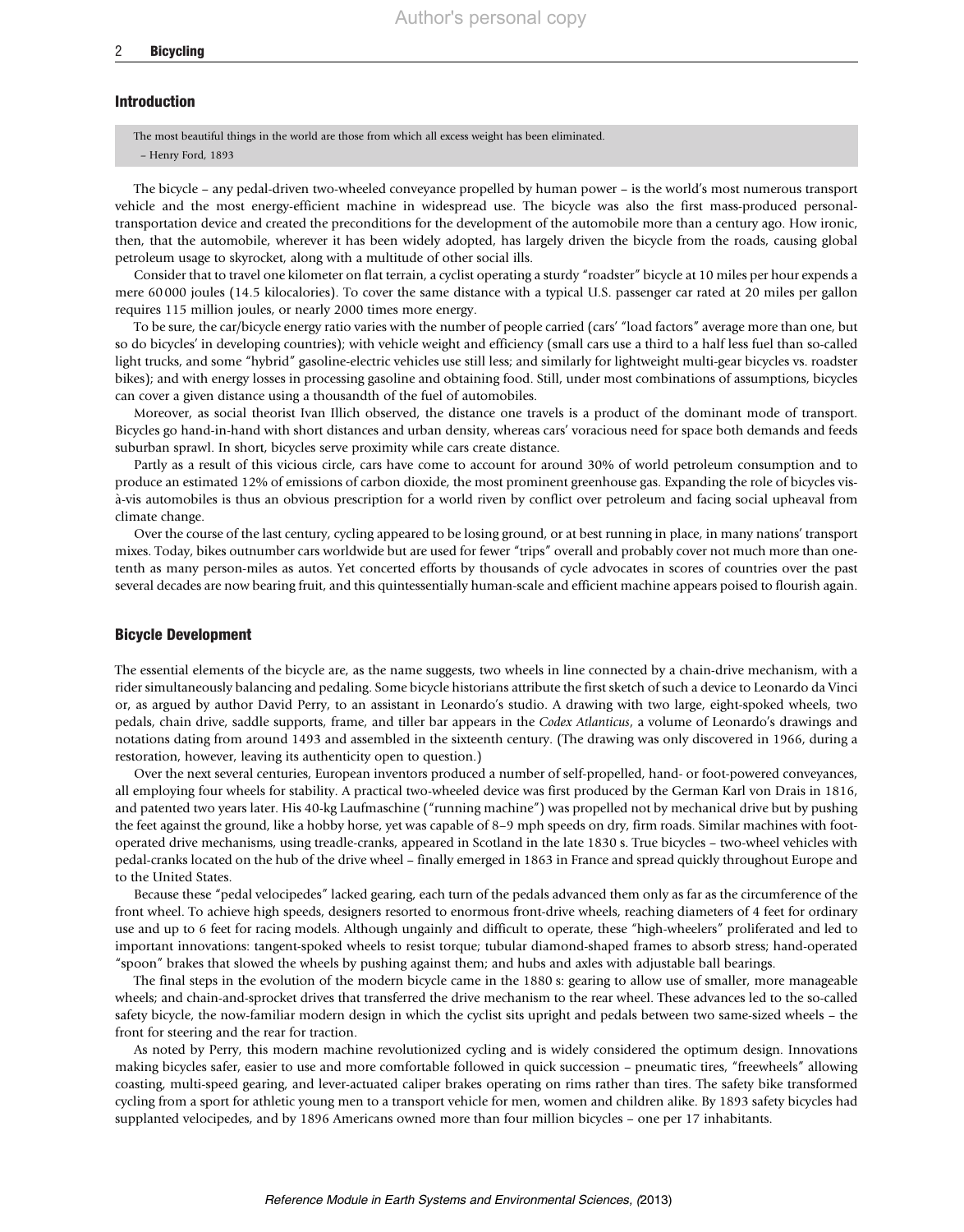The bicycle boom of the late 1800s swept through the industrialized world, and bicycle manufacture became a major industry in Europe and America. One census found 1200 makers of bicycles and parts, along with 83 bicycle shops, within a 1-mile radius in lower Manhattan. The pace of invention was so frenetic that in the mid-1890 s the U.S. had two patent offices – one for bicycles and another for everything else. The lone traffic count in the U.S. to include bicycles then, taken in Minneapolis in 1906, after bicycling levels had peaked, found that bicycles accounted for more than a fifth of downtown traffic, four times as much as cars.

This "golden age of bicycling" proved short-lived. Following the classic pattern of corporate capitalism, a wave of mergers and buy-outs consolidated small shops run by enthusiasts and financed on the cheap into factories whose assembly-line efficiencies entailed high fixed costs. Overproduction followed, and then market saturation, price wars, stock manipulations and bankruptcies. Never universally popular, particularly in urban areas where swift and silent bicycles often unnerved pedestrians, the bicycle industry found its public image tarnished.

Of course, reversals of fortune were standard fare in late-nineteenth century capitalism, and many industries, particularly those employing advanced technology, bounced back. Unfortunately for the bicycle business, on the heels of the shakeout in bike manufacture came the automobile.

# The Bicycle in the Auto Age

The bicycle catalyzed development of the car. Many technical advances essential to the fledgling automobile industry, from pneumatic tires and ball bearings to factory-scale production engineering and paved roads, owe their emergence to bicycles. No less importantly, the bicycle's ethos of independent, self-guided travel helped shatter the railroad-based paradigm of travel as mass transport along a fixed, linear track.

But once the car took hold, it imposed its own ideology, one antithetical to bicycles. For one thing, cars used the same roads as bicycles (the very streets that were paved as a result of bicyclists' campaigning), and through incessant noise and fumes, superior speed and sheer physical force, literally pushed bicyclists aside. What is more, as recounted by social historian Wolfgang Sachs, the engine-driven car proved a more alluring cultural commodity than the self-propelled bicycle. Though the bicycle leveraged bodily energy and broadened the individual's arena of direct activity many times over, the auto's substitution of mechanical power for muscular exertion conveyed a sense of joining the leisure class, and became equated with progress.

Thus, the bicycle's "defect of physicality," as Sachs termed it, disadvantaged it compared to the new technologies of internal combustion, electric motor drive, and flying machines. Rather than defend their right to cycle, the masses aspired to abandon it in favor of the auto. And abandon it they did, as fast as rising affluence and the advent in 1908 of the mass-produced, affordable car, Henry Ford's Model T, permitted. Although reliable data are lacking, by the end of the 1920s bicycles probably accounted for only 1 to 2 percent of U.S. urban travel, an order-of-magnitude decline in two or three decades.

A parallel devolution occurred in Europe in the long boom after the Second World War, though less steeply and with important exceptions, as we discuss below. Even now, however, around the world, bicycles outnumber cars by 1.5-to-1, primarily because of affordability. Cars cost roughly a hundred times as much to buy as a bicycle and require fuel along with maintenance, putting them out of reach of many if not most of the world's people.

# The Bicycle and Human Power

According to data compiled by Vance A. Tucker of Duke University, a walking human consumes about 0.75 calorie of energy per gram of body weight for each km traveled. This is less than the rate for birds and insects and most mammals, but more than that for horses or salmon. Atop a bicycle, however, humans' energy consumption falls fivefold, to a rate of roughly 0.15 calories per gram per kilometer. As S.S. Wilson notes, "apart from increasing his unaided speed by a factor of three or four, the cyclist improves his efficiency rating to No. 1 among moving creatures and machines."

Wilson attributes the bicycle's high efficiency mainly to its economical use of human muscles. Whereas a walker expends energy raising and lowering the entire body as well as accelerating and decelerating the lower limbs, the cyclist's sitting posture relieves the leg muscles of their supporting function. Since the cyclist's feet rotate smoothly at a constant speed and the rest of the body is still, the only reciprocating parts of the cyclist's body are the knees and thighs. Even the acceleration and deceleration of the legs is optimized since one leg is raised by the downward thrust of the other. Wind resistance, the main constraint on the racing cyclist (since it varies with the square of the cyclist's velocity relative to the wind), is less significant at ordinary, utilitarian speeds ([Table 1](#page-4-0)).

According to Perry, in a one-hour ride, an average person on a touring bike covering 15 km burns about 135 calories for an average power output of 50 watts; over the same hour a professional racing cyclist covers 50 km, burning 2150 calories and producing about 500 watts (0.67 horsepower).

"It is because every part of the design must be related to the human frame," says Wilson, "that the entire bicycle must always be on a human scale." He concludes, "Since the bicycle makes little demand on material or energy resources, contributes little to pollution, makes a positive contribution to health and causes little death or injury, it can be regarded as the most benevolent of machines."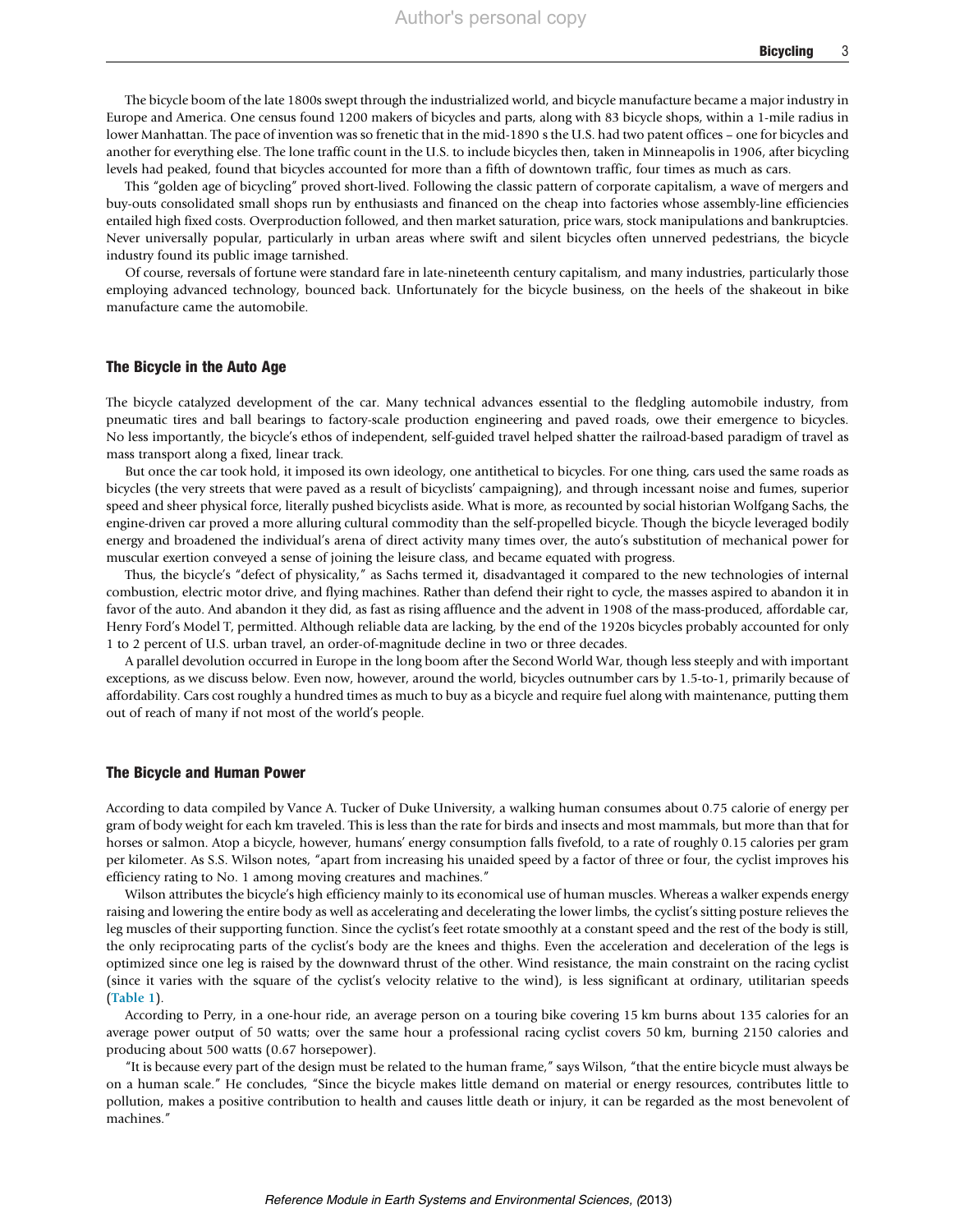| Factor                                                          | Average | Sport | Pro  |
|-----------------------------------------------------------------|---------|-------|------|
| Resting heart rate (breaths per minute)                         | 70      | 50    | 30   |
| Anaerobic threshold (breaths per minute)                        | 160     | 175   | 185  |
| Maximum heart rate (breaths per minute)                         | 180     | 190   | 195  |
| Blood volume (ml)                                               | 10      | 25    | 50   |
| Lung capacity (I)                                               | 5       | 6.5   | 8    |
| $VO2$ Max. (O <sub>2</sub> uptake, ml kg <sup>-1</sup> -minute) | 40      | 60    | 85   |
| Thrust (ft-lb)                                                  | 15      | 30    | 55   |
| Cadence (rpm)                                                   | 70      | 90    | 100  |
| Watts                                                           | 50      | 200   | 500  |
| Calories (kcal)                                                 | 135     | 750   | 2150 |
| Speed (kph)                                                     | 15      | 30    | 50   |

#### <span id="page-4-0"></span>Table 1 Cyclist performance factors

## Bicycle Variety

There is an enormous variety of bicycle types, reflecting human ingenuity, technical evolution and a broad range of design criteria including comfort, roadworthiness, speed, durability and economy. As noted by Perry, a 22-pound road bicycle contains some 1275 parts in two dozen functional systems (e.g., wheels, chains, derailleurs, cranksets). Bicycle components require a blend of lightness and durability, rigidity and flexibility to provide a variety of functions including steering, braking, balancing and climbing over diverse terrain and weather. Moreover, in much of the world, bicycles must withstand the stress of carrying several passengers or cargoes weighing several hundred kg.

Most bikes fit into one of six broad categories:

Safety bicycle – the standard design established in the late nineteenth century and still employed throughout Asia and Africa; has wide, upright handlebars, medium-width tires, heavy construction for stability and durability, and up to three internal-hub gears.

Racing or touring (10-speed or road) bicycle - the lightweight, aerodynamic design initially developed for racing in the early twentieth century and widely used today for sport; has narrow "dropped" handlebars and skinny tires, and achieves 10 or more gears through a double front chain-ring and a five-or-more-cog rear derailleur.

Mountain bike – a recent (circa 1980) design, adding light-weight racing and touring components to the classic upright-posture safety bicycle, with wide knobby tires for off-road use and a triple chain-ring for steep inclines; a "hybrid" variant with slimmer tires is popular for urban commuting in industrial countries.

Human-powered vehicles (HPV's) are an entire class of machines combining aspects of bicycles, tricycles and even cars, developed by engineers and enthusiasts to "push the envelope" of non-motorized transportation. They include recumbent bicycles, in which the rider reclines against a backrest and the pedals are placed far forward. Using streamlined "fairing" to minimize wind resistance, HPV's have achieved 60-minute speeds of 82 km  $hr^{-1}$ , vs. a maximum of 56 kph for standard racing bikes.

Utility cycles with dedicated compartments and/or trailers for carrying large and heavy loads are common in Asia and are also used in industrial nations in settings ranging from factory floors to urban food delivery.

Pedicabs conveying passengers in separate compartments are widely used in China, Bangladesh and parts of Africa, although authorities in Indonesia and elsewhere have confiscated millions in forced motorization campaigns.

## Bicycles Around the World

Along with an estimated 1.2 billion bicycles, the world's 7 billion people possess 800 million motorized passenger vehicles (cars and light-duty trucks), making for roughly one bike per 6 persons and one automobile per 9. Most of the world's motor vehicles are in the industrial nations while a majority of bicycles are in the developing world ([Table 2](#page-5-0)).

Although precise data aren't available, it's likely that the average car is driven around 10 000 miles a year, while the average bicycle probably logs fewer than 750 miles. Based on these rough figures, the world's autos collectively travel nearly ten times as many miles as cars, though the two modes' shares of trips are much closer.

Three countries or regions are of particular interest: China, the world's most populous nation and still a bicycling stronghold in spite of state policies designed to replace bicycles with cars; the United States, the ne plus ultra of automobile usage; and northern Europe, where public policy restraining automobile use has brought forth a bicycle renaissance amidst affluence.

# China

Large-scale bicycle manufacture and use became a centerpiece of Chinese industrialization and urbanization shortly after the 1949 Revolution. By the 1980s, bicycle production for domestic use and export combined had reached 40 million units a year, or more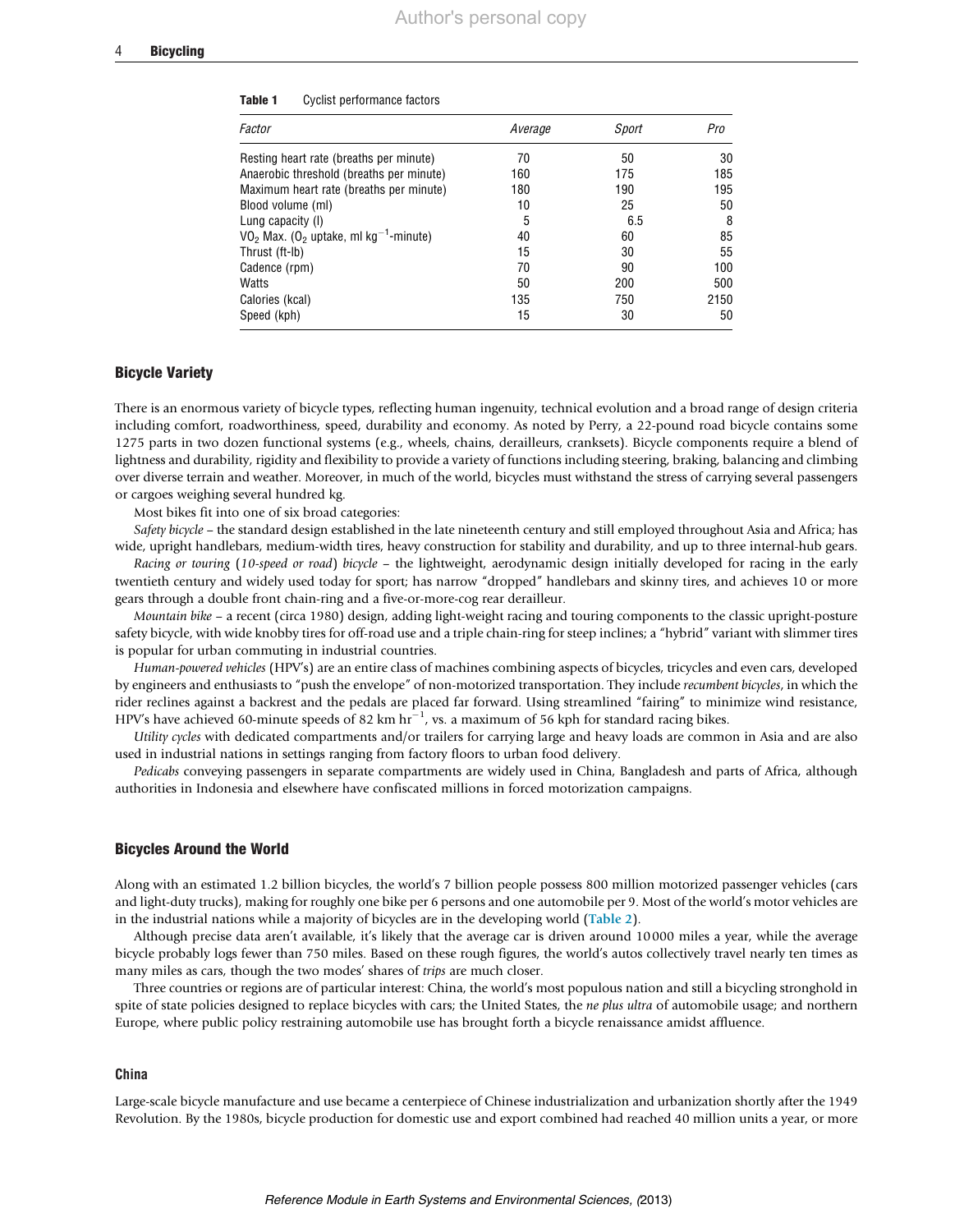| Country or Region    | Bicycles   | Autos     | Bicycle/Auto Ratio | Bicycles per 1000 | Autos per 1000 |
|----------------------|------------|-----------|--------------------|-------------------|----------------|
| China                | 435000000  | 60000000  |                    | 333               | 44             |
| India                | 80000000   | 20000000  | 4                  | 70                | 17             |
| Japan                | 70000000   | 60000000  | l.2                | 560               | 480            |
| Germany              | 60000000   | 40000000  | 1.5                | 750               | 500            |
| <b>Netherlands</b>   | 12000000   | 6000000   |                    | 750               | 375            |
| <b>United States</b> | 120000000  | 200000000 | 0.6                | 400               | 670            |
| Africa               | 50000000   | 25000000  |                    | 50                | 25             |
| World                | 1200000000 | 800000000 | 1.5                | 170               | 114            |

<span id="page-5-0"></span>Table 2 Bicycles and automobiles in selected countries and regions (circa 2010)

than world car output at that time. Today, China's 1.3 billion people own an estimated 435 million bicycles, more than a third of the world's total, but down considerably from the peak in the mid-1990s.

At that time, bicycles were the mainstay of urban transportation throughout China – traffic controllers in the largest cities sometimes counted up to 50 000 cyclists per hour passing through busy intersections – and mass cycling was a seemingly indelible part of China's image in the world.

Cycling's status has eroded over the past two decades, perhaps irreversibly, as China has patterned urban development on the skyscrapers-cum-highway model that engulfed U.S. cities in the 1960s. Although today China manufactures an estimated twothirds of the world's 130 million bikes produced each year, most of this is for export. China's automobile industry became the world's largest in 2008, and production is approaching 20 million units per year. Motor vehicle registrations surpassed 60 million in 2009 and are expected to reach 200 million by 2020. "Bicycle boulevards" in Beijing and other major cities have been given over to cars, and the safety and dignity enjoyed by several generations of Chinese cyclists are crumbling under the onslaught of motorization.

Yet some Chinese cities still register some of the highest cycling rates in the world, with Tianjin, Xi'an, and Shijiazhuang reportedly relying on bicycles for more than half of all trips. Nevertheless, the ongoing conversion of the world's premier bicycle nation into a car-cum-transit society is eerily reminiscent of America a century ago.

The difference is that China's population is an order of magnitude larger than that of the U.S. in 1900, making the fate of cycling in China a matter of global moment. If China were to match the U.S. per capita rate of auto use, world CO2 emissions would rise by one-sixth, a huge blow to the effort to limit greenhouse gases and stave off global climate disruption.

#### United States

Like no other society in history, the U.S. has been dominated spatially, economically and psychologically by automobiles. Registered autos outnumber bikes by nearly two-to-one, and five of every six travel trips by Americans are by car (with walking accounting for most of the remainder). A mere 1% of U.S. trips are by bicycle, and a majority of these are for recreational rather than "utilitarian" riding. The reasons are manifold, though each may be losing some of its grip:

Car Culture: America's cultural triumvirate of mobility, physical inactivity and speed has enshrined the car as the norm and consigned cycling to the margins. In turn, the perception of cycling as eccentric or even deviant has contributed to an unfavorable climate for cycling that has tended to be reinforcing. Of late, however, car ownership, use and allegiance by U.S. millennials is lagging that of previous under-30 generations.

Sprawling Land Use: A majority of Americans live in suburbs, where streets and roads are expressly designed only for motorized vehicles. Urban areas are more conducive to cycling, with smaller distances to cover and congestion that limits motor vehicle speeds. But cities too have been engineered around autos, and only a few have marshaled the fiscal and political resources to ensure safety, much less amenity, for cyclists. Nevertheless, urban demographics and engineering are changing. Cities are proving increasingly attractive to young people, and city planners are increasingly providing biking infrastructure to capitalize on a growing desire for active transportation and car-free lifestyles.

Subsidized Driving: Low gasoline taxes, few road tolls, and zoning codes requiring abundant free parking have been a standing invitation to make all journeys by car, even short trips that could be walked or cycled. This too is changing, facilitated by digital payment systems that let municipalities charge for car trips incrementally and intelligently.

Cycling Danger: A bike ride in the U.S. is several times more likely to result in death than a trip in a car, with 700 cyclists killed and many thousands seriously injured annually. The prospect of accident and injury is a powerful impediment to bicycling in the U.S. Moreover, cycling's actual risks are compounded by cultural attitudes that attribute cycle accidents to the supposedly intrinsic perils of cycling, unlike motorist casualties, which are rarely interpreted to mean that driving as such is dangerous.

These inhibiting factors have been mutually reinforcing. Particularly with America's pressure-group politics, the dearth of broad participation in cycling has severely limited support for policies to expand it. In turn, the lack of a robust and visible presence of cyclists on the road has exacerbated drivers' inclination to see cyclists as interlopers and treat them hostilely.

Yet the same "feedback loops" that have suppressed U.S. cycling can operate in reverse. Over the past two decades, cities as geographically, topographically, meteorlogically and culturally diverse as Portland (Oregon), San Francisco, Minneapolis and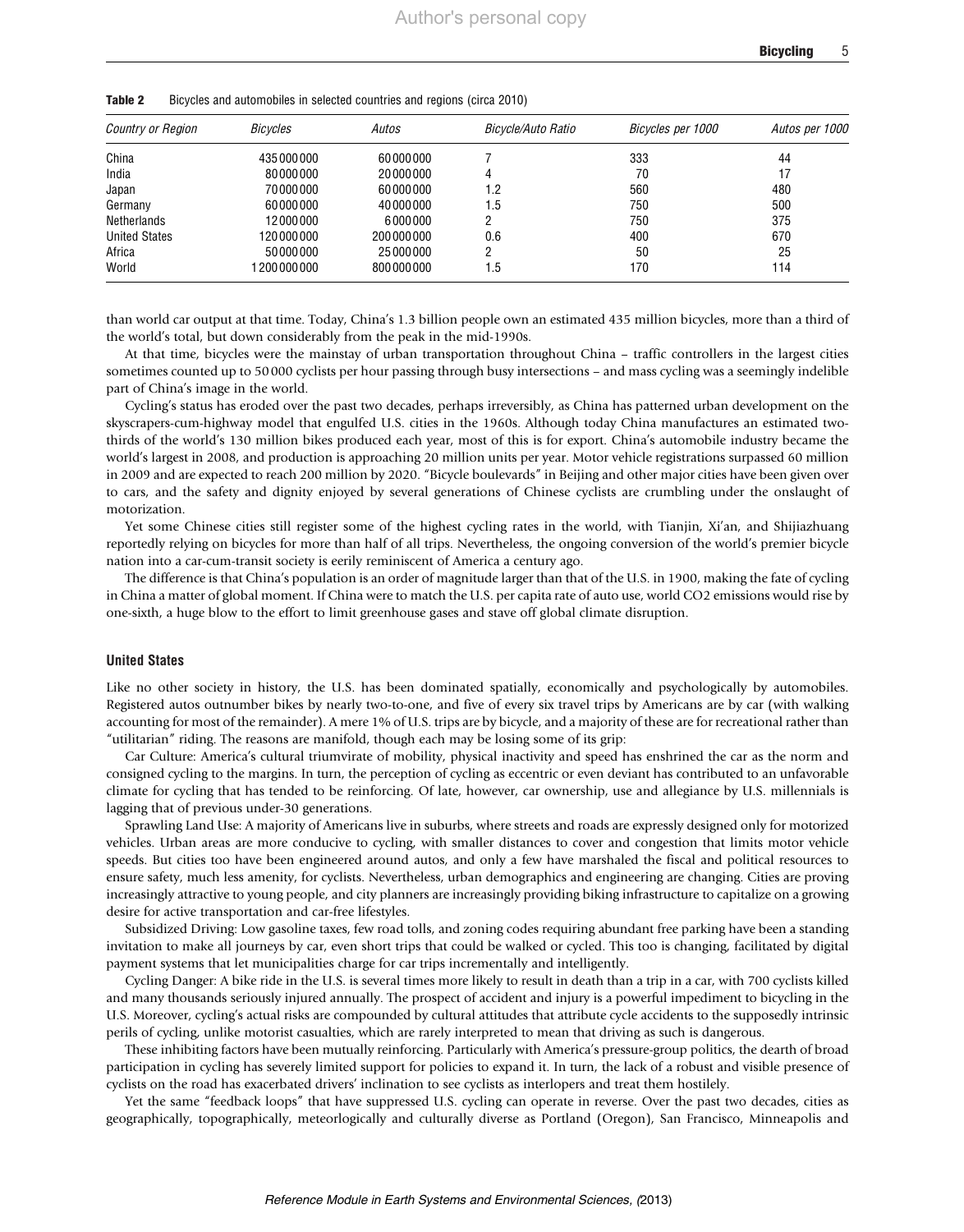#### 6 Bicycling

Chicago have increased their bicycle mode share at least twofold and as much as fivefold, according to Pucher & Buehler, and New York City has registered comparable gains in just the past half-dozen years. The increases are credited to co-ordinated measures including networks of on-street bike lanes, provision of bicycle parking, integration of cycling with public transport, traffic-calming measures, official and unsanctioned large-scale cycling events, and widespread support of bicycle culture.

#### Northern Europe

The lone region in which bicycling has co-existed with affluence and automobiles for decades is Northern Europe. Despite high rates of car ownership, more than a half-dozen nations there boast at least 8% of urban trips by bike, surpassing the U.S. mode share by roughly an order of magnitude.

The highest bike share is in the Netherlands, with 26% of urban trips. Denmark is next with 16%, followed by Germany at 10% and Sweden, Finland and Belgium at 8-9%. (Note that the reported U.S. bicycle modal share is for all travel, a tougher standard than the urban share reported for Europe.) Also notable is women's high share of cycling trips in the Netherlands, Denmark and Germany (56%, 55%, and 49%, respectively) vs. just 24% for the United States; and seniors' high cycling rates (with people 65 and over making 23%, 15% and 9% of their urban trips by bicycle in the three European countries).

Robust bicycling levels in Northern Europe are neither automatic nor accidental, but an outcome of deliberate policies undertaken since the 1970s to reduce oil dependence and to help cities avoid the damages of pervasive automobile use. Not only are auto tolls, taxes and fees many times higher than in the U.S., but generously funded public transit systems reduce the need for cars, increasing the tendency to make short utilitarian trips by bicycle. Particularly in Germany, Denmark and the Netherlands, comprehensive cycle-route systems link traffic-calmed neighborhoods in which cycling alongside cars is safe and pleasant. According to Pucher & Buehler, these policies engendered increases in per capita cycling from the late 1970s to 2005 of 65–70% in Germany, 20–25% in Denmark and 45–50% in the Netherlands.

Indeed, the same kind of feedback loops that have held back cycling in the United States nurture it in Northern Europe. Both density and bicycling are encouraged by policies ranging from provision of transit and cycle infrastructures to "social pricing" of driving; and Northern European states refrain from subsidizing sprawl development. Not only do a majority of Europeans live in cities as a result, but population densities in urban areas are triple those in the U.S.; correspondingly, average trip distances are only half as great, a further inducement to cycle.

# Bicyclist Safety and Danger

The bicycle's marvelous economy and efficiency have negative corollaries. First, unlike three- or four-wheeled conveyances, bikes are not self-balancing. Continuous motion is required to keep them upright, and they can tip and crash due to road defects, mechanical failure or operator error. Second, crash-mitigation measures such as seat belts, air bags and crumple zones that have become standard in automobiles aren't feasible for bicycles; only helmets offer a modicum of protection, and less than is commonly believed (see discussion below).

The exposed position of cyclists on the road makes them vulnerable to motor vehicles. Surpassing bicycles several-fold in velocity and at least 100-fold in mass, automobiles have a thousand times more kinetic energy to transfer to a bicycle in a collision than vice-versa. Not surprisingly, while most bicyclist injury-accidents occur in falls or other bike-only crashes, most of the severe injuries and fatalities result from collisions with cars. Approximately 90% of bicycle fatalities (95% for child cyclists) in the United States have motorist involvement, and the percentages elsewhere are probably as high.

Ironically, bicycles pose little danger for other road users, and far less than automobiles, whose users exact an enormous toll on themselves and each other. Worldwide, total road deaths are estimated at 1.25 million people each year, with many millions disabled. Based on "Disability-Adjusted Life Years," a statistic incorporating permanent injuries and the relative youth of victims, the World Health Organization ranked road deaths the world's ninth worst health scourge in 2004, the most recent year for which data were available.

#### Worldwide Differences

Bicycle safety policies differ widely around the world, as illustrated in the regions profiled above. China was too poor until recently to invest in bicycle safety measures, but it was likewise too poor for the motorized traffic that can make such measures necessary. Historically, cyclists in China and most other Asian nations could rely on sheer numbers to maintain their right-of-way. In the U.S., bicycle safety measures have focused on changing cyclist behavior, primarily increasing helmet use, especially by children, and training cyclists to emulate motor vehicle drivers through "effective cycling"™ programs. Little effort has been made to address the nature and volume of motor vehicle traffic or the behavior of drivers toward cyclists, although this too is now changing in response to the increased numbers and enhanced social status of cyclists.

In contrast, bicycle safety in Europe is promoted holistically as part of policies to encourage cycling and universal road safety. Germany and the Netherlands promote both through provision of elaborate and well-maintained cycling infrastructure, urban design oriented to cycling and walking rather than motor traffic, disincentives and restrictions on car use, and enforcement of traffic regulations that protect pedestrians and cyclists.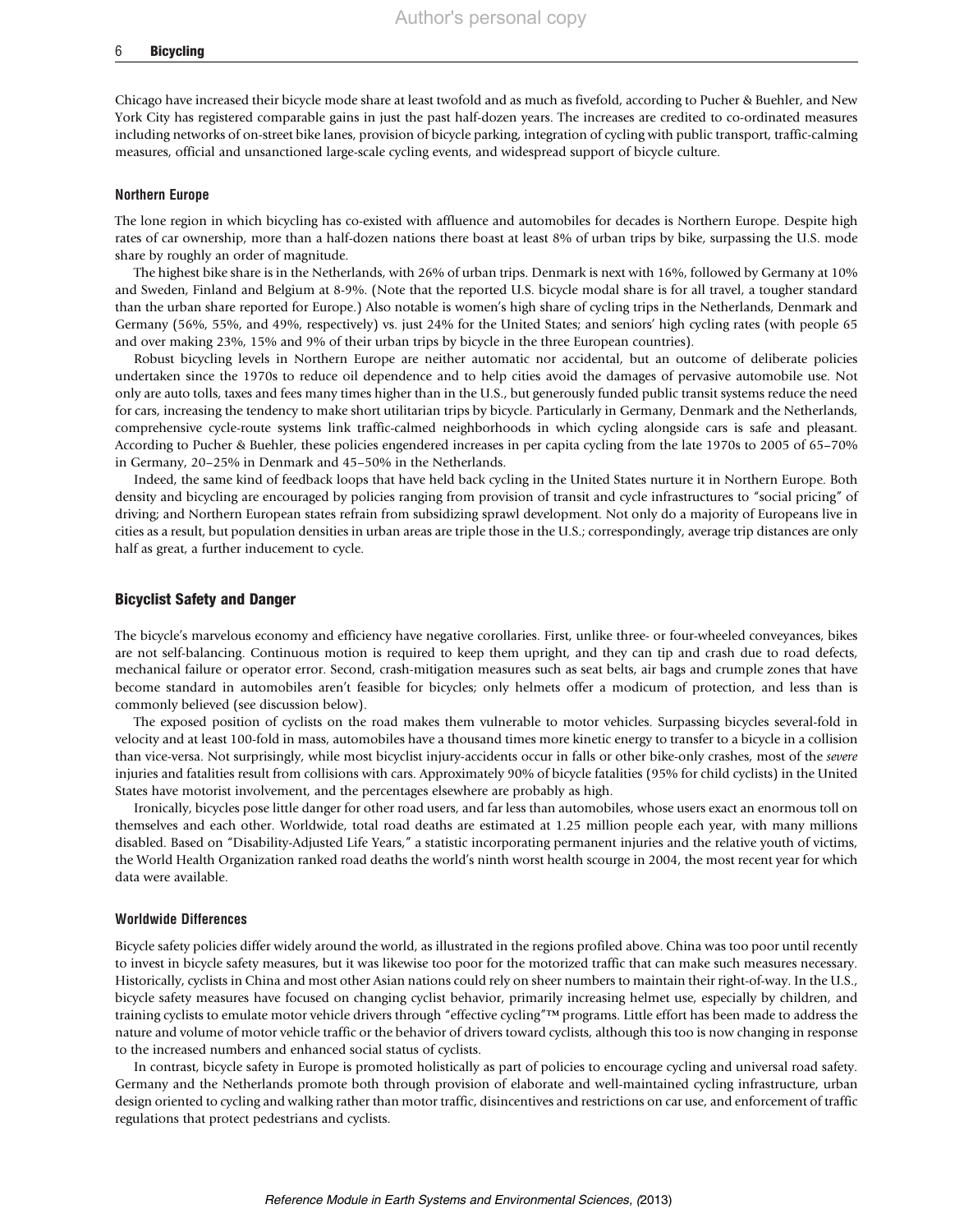The European safety model is validated by low fatality rates. Despite rising cycling levels noted in Section VI, cycle fatalities fell by 65% in Denmark, 70% in the Netherlands and nearly 80% in Germany from 1970 to 2008. U.S. cycle fatalities fluctuated throughout this period, ultimately declining by only 10%. Currently, bicycle fatalities per km cycled are several times lower in the three European countries than in the U.S., and injury rates are an order of magnitude less. Perhaps most tellingly, although Germany, Denmark and the Netherlands have higher per-km fatality rates for auto users than the U.S., their overall per capita rates of road deaths are one-half to two-thirds lower, in large part because cars are used less there.

# Cycle Helmets

Helmets are a polarized subject in bicycling. Many observers trace the origins of the debate to a 1989 epidemiological study in Seattle, WA associating helmet use with an 85% reduction in brain and head injury. Yet this dramatic difference in injuries between helmeted and bareheaded cyclists has not been observed in population-level research, perhaps because helmet use may be a "marker" for cycling behavior in which crashes are less severe, rather than a mitigator of injury. Even the Seattle authors later scaled back their results considerably, to a mere 10% reduction in severe injuries when body and not just head trauma is taken into account. Nevertheless, the initially reported connection between helmet use and injury reduction has sparked self-perpetuating campaigns to compel helmet use by child cyclists (later extended to skateboards, roller-skates and scooters) and to promote helmetwearing by adult cyclists. Currently, four of Canada's 13 provinces, a sprinkling of U.S. municipalities, and the whole of Australia require children and adult cyclists alike to wear helmets.

Whether these campaigns have been useful or not is difficult to say. Child cycling fatalities decreased in the U.S. in recent decades, but largely because fewer children were cycling. Adult fatalities increased before leveling off in absolute terms, but have risen relative to overall road deaths, since crash-mitigation equipment enjoyed by motorists is not available to cyclists. Yet despite the tenuous links between helmet promotion and cycling injury prevention, the "helmet paradigm" is firmly established in U.S. policy.

In Europe, where injury prevention is subordinated to broader health promotion, and social responsibility is emphasized alongside individual accountability, helmets are considered irrelevant or even counter-productive to health. The influential British social scientist Mayer Hillman contends that cardiovascular and other physiological and psychological gains from cycling far outweigh riders' crash risks, even in unsatisfactory road environments. Hillman's paradigm of cycle encouragement holds that cycling is so beneficial to individuals and society that no interferences should be tolerated, including the subliminal message helmets may send about cycling dangers and cyclists' differentness from other members of society. Following Hillman's lead, public health experts Peter L. Jacobsen and Harry Rutter maintain that "the most important issue in bicycle safety is that the danger posed by motorized traffic discourages cycling" and thus robs society of cycling's health benefits as well as its wider social and environmental gains.

# Safety in Numbers

Anecdotal evidence has long suggested that the per-cyclist frequency of being struck by a motor vehicle declines as the amount of cycling on a road or in a region increases. This "safety in numbers" effect is thought to occur because as cyclists grow more numerous and come to be an expected part of the road environment, motorists become more mindful of their presence and more respectful of their rights. The implication is that adding more cyclists to the road makes it less likely that any individual cyclist will be seriously injured in traffic. Conversely, removing cyclists from the traffic stream raises the risk to those who continue to cycle.

Safety-in-numbers offers a plausible explanation for the fact that per-km cycling fatality rates in Germany and the Netherlands are four times less than in the U.S. while cycling rates are at least an order of magnitude greater – though of course the causal chain works in both directions. Time-series estimates of this effect point intriguingly toward a "power law" relationship of approximately 0.6 between cyclist numbers and cyclist safety. According to this relationship, the probability that an individual cyclist will be hit by a car on a particular road declines with the 0.6 power of the number of cyclists on that road. Say the number of cyclists doubles. Then, since two raised to the 0.6 power is 1.5, each cyclist would be able to ride an additional 50% without an increasing probability of being struck. (The same phenomenon can be expressed as a one-third reduction in per-cyclist crash risk per doubling in cycling volume, since the reciprocal of 1.5 is 0.67.)

The implications for cycling are profound. Countries such as the United States that have based safety promotion on cyclist behavior modification might reconstruct safety in a social context. One consequence would be to de-emphasize helmet use in favor of facilitating broader participation in cycling and stimulating a "virtuous circle" in which more cycling begets greater safety which in turn encourages more cycling. As well, countries such as China might reconsider policies that are eroding large-scale cycling, lest safety-in-numbers in reverse lead to the kind of downward spiral that befell the U.S., in which bike-riding was limited to small numbers of enthusiasts and others with no alternative.

# Bicycle Policies

Policies to support and "grow" bicycling fall into three categories: cycling infrastructure, cyclists' rights, and disincentives to driving.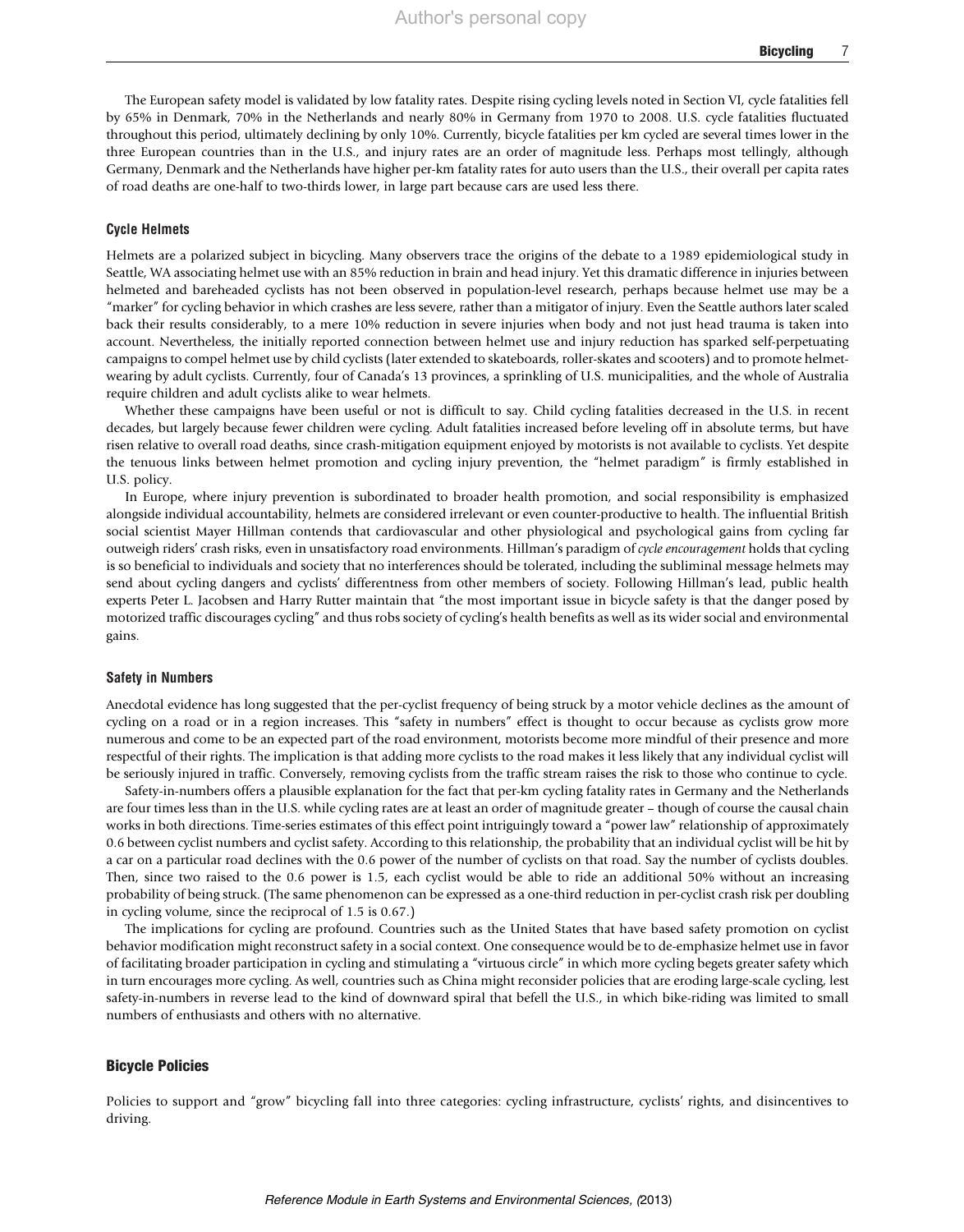#### 8 Bicycling

Cycling infrastructure policies aim to attract cycle trips by providing "facilities" such as on-street bicycle lanes, off-street bicycle paths (e.g., "greenways") with separate right-of-way, bicycle parking, and integration with the metropolitan or regional transit system. Constructing and maintaining such facilities has proven politically popular in some U.S. localities and has absorbed most of the \$5-6 billion spent on bicycle programs from 2003 through 2012.

A relatively recent infrastructure development is distributed networks of public bicycles for short-haul trips – an innovation known as bike share. A 2013 survey by Earth Policy Institute reported 500 cities in 49 countries with bike-sharing programs fielding a combined half-a-million bicycles. The typical system employs a fleet of uniform, utilitarian, adjustable-seat bikes; docking stations sprinkled around the city and especially at transit stations, commercial hubs and high-density residential areas; and smartcard technology affording quick access and return. Bike share already accounts for a third or more of bicycle travel in some cities and is becoming a path toward "normalizing" urban cycle use.

Cyclists' rights initiatives seek to improve the legal standing of cycling in order to make cycling safer and more socially validated. Exerting closer authority over driver conduct through the legal system, police enforcement and cultural shifts would, it is felt, reduce both actual and perceived threats to bicyclists and thus encourage cycling.

Disincentives to driving are policies to reduce motor traffic by making driving less attractive economically and logistically. Measures falling under the rubric of "social pricing" of automobiles include gasoline taxes, "carbon" taxes on fossil fuels, road pricing (fees on each km driven) and restructuring auto insurance and local road taxes to pay-per-use.

That these three kinds of initiatives are complementary is seen by examining Germany, Denmark and the Netherlands, which have used all three to maintain and restore bicycling since the early 1970s. No single approach is sufficient, and each supports the others by increasing opportunities and rewards for cycling and establishing a social context in which cycling is "valorized" as appropriate and praiseworthy.

# Bicycle Prospects

Strong societal currents are propelling bicycling forward at the same time that powerful forces are discouraging it. Much hangs in the balance, both for billions of the Earth's peoples who may wish to master their own mobility through cycling, and for our planet's ecological and political well-being.

Each trip cycled instead of driven conserves gasoline and averts the addition of climate-altering carbon dioxide to the atmosphere. The potential effects are large, given that passenger vehicles account for almost a third of global petroleum consumption and generate one-eighth of CO2 emissions. "Green cars" are no more than a palliative; even if autos were made five times more efficient, a world where everyone drove at the U.S. per capita rate would emit more CO2 than at present.

Sustaining Earth's climate and political equilibrium thus requires robust alternatives to the American model of one car per journey. Moreover, bicycles conserve not just at the per-trip level but at system scale, by allow proximity to substitute for distance and reinforcing the efficiency advantages of dense urban settlements over sprawling, suburbanized land-use patterns. Ecological imperatives are therefore a potent reason to maintain bicycling in China and other developing countries and to foster it in automobile-dependent societies such as the United States.

Health promotion is a major rationale as well. As noted, road traffic accidents are among the world's ten leading causes of death and disability, and sedentary lifestyles are recognized as a prime contributor to the global obesity epidemic and of ill health in general. In contrast, cycling lets individuals integrate moderate but energetic physical activity into daily life – in line with recommendations of the U.S. Dept. of Health and Human Services, among other governmental agencies – while enhancing personal autonomy and aiding mental health.

Yet motorization itself is a powerful suppressant to cycling, and not just in the often-lethal competition between cars and bikes. Just as pernicious is the automobile's grip on transportation's "mindshare" – the automatic equation of mobility with motor vehicles, and motor vehicles with success – that leaves bicyclists, individually and institutionally, on the outside looking in.

Large-scale cycling is firmly ensconced in the countries of Northern Europe, which view it as integral to national objectives of reducing greenhouse gases, sustaining urban centers, and promoting health and self-guided mobility. Rejuvenating mass cycling in China and developing it in the United States would seem to require dethroning the automobile as the symbol and engine of prosperity and curbing its immense financial and political power – a tall order. Nevertheless, the advent of bike-sharing systems in both nations could pose a challenge to auto hegemony. In Hangzhou, a city of nearly 9 million people, cycling's mode share dropped from 43% in 2000 to 34% in 2007 but rebounded to 37% after bike sharing was introduced, according to Earth Policy Institute. In 2013, New York joined Boston, Washington DC and other U.S. cities as sites of large-scale bike-sharing programs.

The bicycle – a pinnacle of human efficiency and an icon of vernacular culture for over a century – will survive. Whether it will again flourish may help determine how, and if, humanity itself survives.

## Further Reading

[Andersen LB, et al. \(2000\) All-cause mortality associated with physical activity during leisure time, work, sports, and cycling to work.](http://refhub.elsevier.com/B978-0-12-409548-9.01087-3/rf0010) Archives of Internal Medicine 160: 1621-1628. Carlsson C and Carlsson C (eds.) (2002) [Critical mass: Bicycling's defiant celebration](http://refhub.elsevier.com/B978-0-12-409548-9.01087-3/rf0015). Edinburgh, Scotland: AK Press.